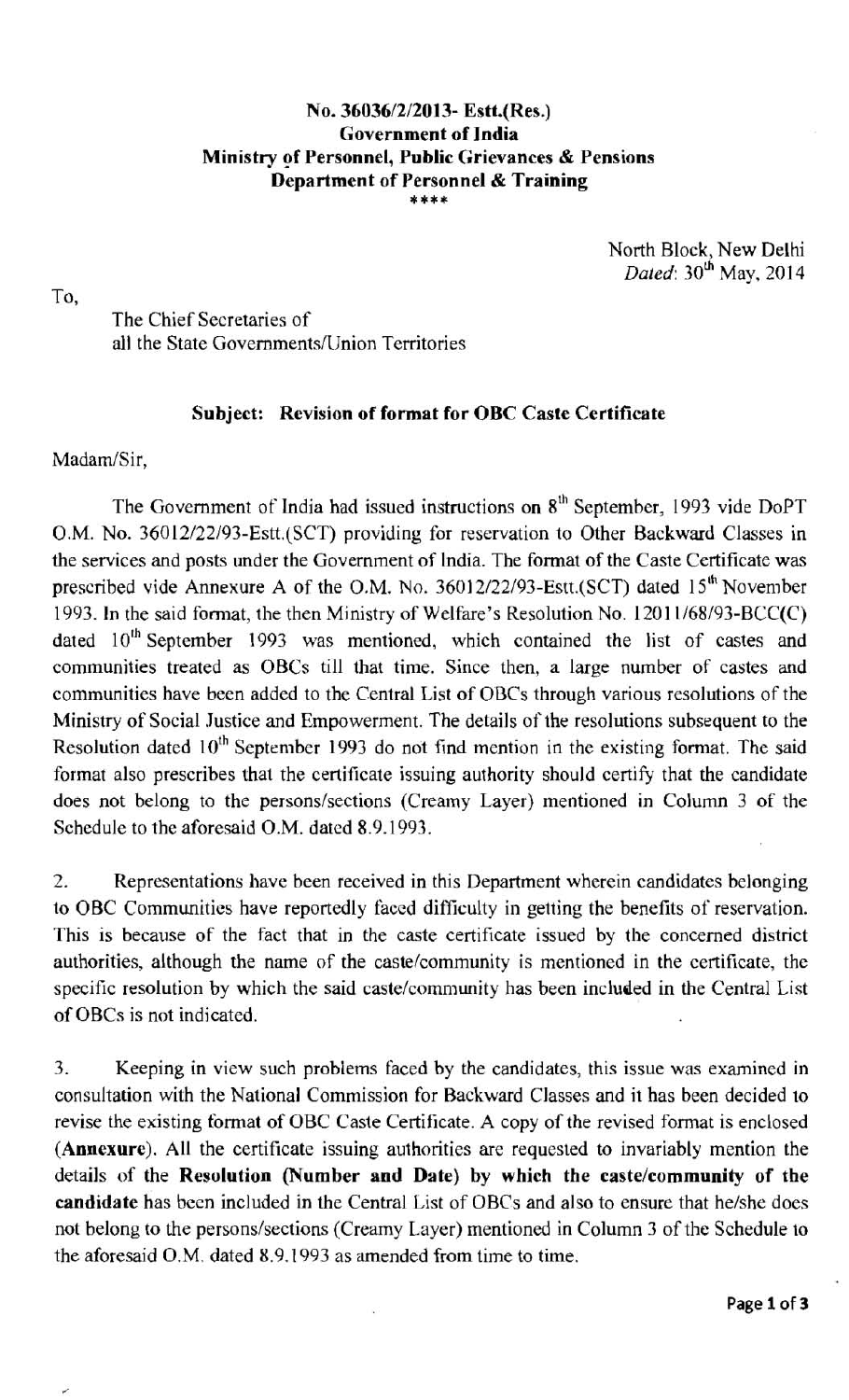4. I am to request that the revised format of the Certificate may please be brought to the notice of authorities under the State Governments/Union Territories who are empowered to issue the Caste Certificate.

Yours faithfully

(Sandeep Mukherjee) Under Secretary to the Government of India Phone- 01 1-230921 10

Copy to:

1. All Ministries/ Departments of the Government of India

2. Department of Financial Services, Jeevan Deep Building, Parliament Street, New Delhi-110001

3. Department of Public Enterprises, Block No.14, CGO Complex, New Delhi-1 10003

4. Railway Board, Ministry of Railways, **Rail** *Bhavan,* New Delhi

5. Union Public Service Commission/ Supreme Court of India/Election Commission of India/ Lok Sabha Secretariat/ Rajya Sabha Secretariat/ Cabinet Secretariat/ Central Vigilance Commission/ President's Secretariat/ Prime Minister's Office/ Planning Commission

6. Staff Selection Commission, CGO Complex. Lodhi Road, New Delhi

7. Ministry of Social Justice and Empowerment, Shastri Bhawan, New Delhi

8. National Commission for SCs/National Commission for STs, Lok Nayak Bhawan, New Delhi

9. National Commission for Backward Classes, Trikoot-I, Bhikaji Cama Place, R.K. Puram, New Delhi( w.r.t. their letter No.NCBC/7/32/2012-RW dated 16.5.2013) 10. Office of the Comptroller and Auditor General of India, 10 Bahadur Shah Jafar Marg, New Delhi - 110 002

I I. Information and Facilitation Center. DoPT, North Block, New Delhi.

12. Director, ISTM, Old JNU Campus, Olof Palme Marg, New Delhi 110067

, 13. The NIC, DoPT with a request to upload it at the website of this Department in OMs & Orders  $\rightarrow$  Estt.(Reservation)  $\rightarrow$  SC/ST/OBC and also under *'What's New'* 

**Page 2 of 3** -